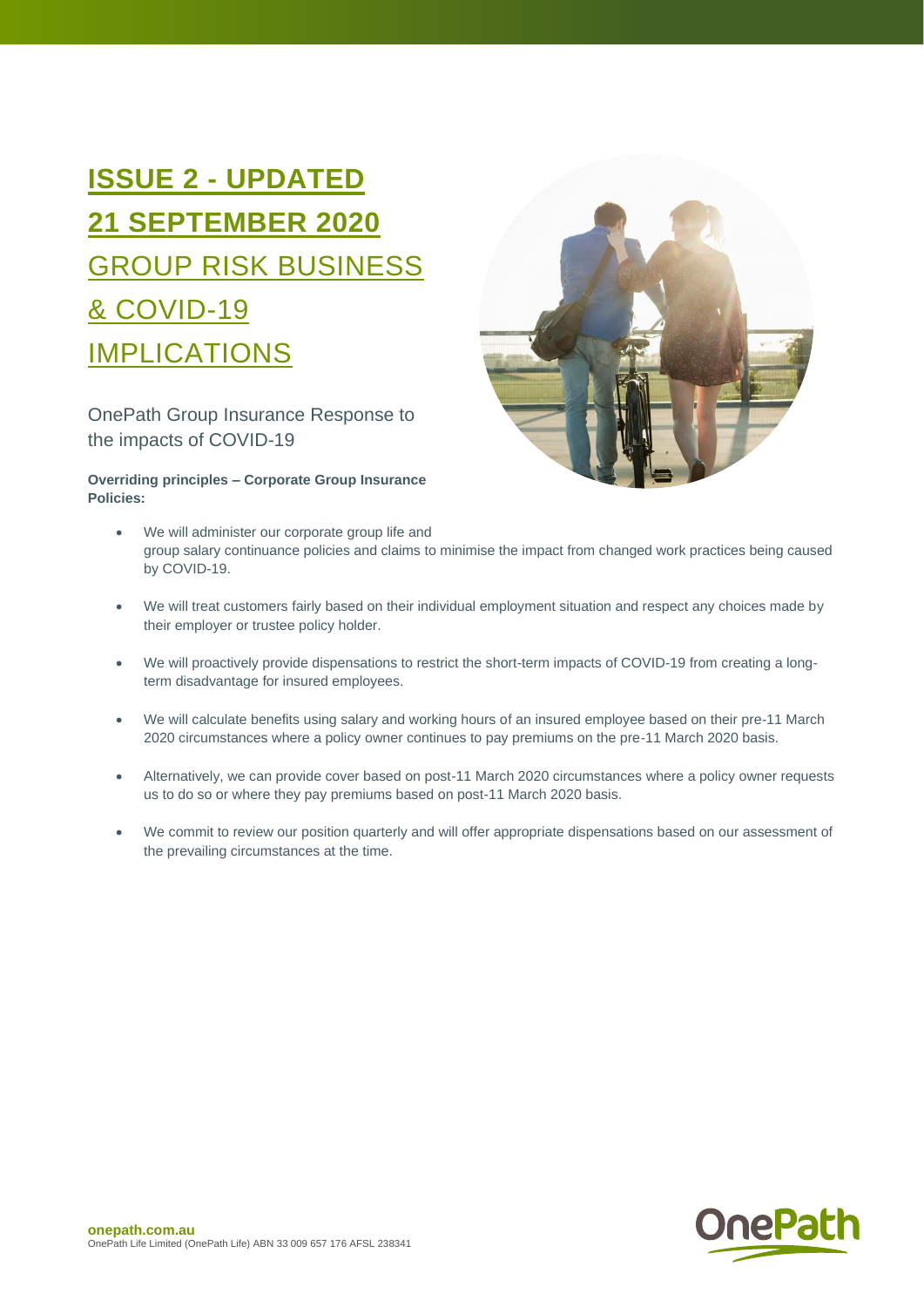# Summary table – OnePath treatment of COVID-19 related employer actions\*

Application period 11 Match 2020 to 1 January 2021. The dispensations set out herein only apply to claims lodged on or before 31 March 2021.

| Employer-implemented COVID-19 initiative or issue | <b>Treatment by OnePath</b>                                                                                                                                                                                                                                       |
|---------------------------------------------------|-------------------------------------------------------------------------------------------------------------------------------------------------------------------------------------------------------------------------------------------------------------------|
| Reduction in salary or wages                      | Pre-11 March 2020 salary will be used to calculate<br>benefits/premiums                                                                                                                                                                                           |
| Reduction in hours                                | Pre-11 March 2020 hours will be used to calculate TPD<br>benefits and determine relevant TPD assessment criteria                                                                                                                                                  |
| Forced leave                                      | Pre-11 March 2020 hours and salary will be used to calculate<br>TPD benefits and determine relevant assessment criteria                                                                                                                                           |
| JobKeeper payment                                 | JobKeeper payment will reduce any Monthly Benefit payment<br>for GSC and will also be counted as income in the month for<br>partial calculations so that insured employees are neither<br>advantaged or disadvantaged at claim time                               |
| Permanent redundancies                            | Cover will cease, subject to any extended cover period, as<br>the redundant person is no longer employed and unable to<br>remain insured under the employer's policy                                                                                              |
| Stood-down/Furloughed employees                   | Pre-11 March 2020 hours and salary will be used to calculate<br>benefits and determine relevant TPD assessment criteria                                                                                                                                           |
| Mid-term annual reviews                           | OnePath will not prepare mid-term reviews where a reduction<br>in salaries has occurred or where salaries are again<br>increased to their previous levels                                                                                                         |
| Frequency loading waivers                         | OnePath does not charge a frequency loading where a<br>discount for annual in advance payments applies. Please<br>refer to the Policy Schedule for more information.                                                                                              |
| Premium holidays                                  | OnePath will not provide premium holidays. Corporate clients<br>in financial difficulty should contact OnePath directly                                                                                                                                           |
| Rate guarantee extensions                         | OnePath will not extend rate guarantee periods expiring in<br>2020                                                                                                                                                                                                |
| Rate guarantee periods                            | Until further notice OnePath will only offer 12 month<br>or 24 month rate guarantee terms. Assessment will be<br>made by the pricing team on a case by case basis.<br>The impacts of COVID-19 will be taken into account in<br>all quotations and re-rates issued |
| Continuation options                              | No extensions will be granted to the period allowed in which<br>to exercise a continuation option                                                                                                                                                                 |
| <b>FSC Transfer terms</b>                         | OnePath will regard a stood-down employee or transferring<br>employee on reduced hours or salary as meeting the 'At<br>Work' definition contained in the FSC Guidance note                                                                                        |
| Pandemic exclusions                               | OnePath's corporate policies contain no built-in pandemic<br>exclusions                                                                                                                                                                                           |
| Reduction in salary or wages                      | Pre-11 March 2020 salary will be used to calculate<br>benefits/premiums                                                                                                                                                                                           |

\*Full and complete details of OnePath's position on key issues is set out under the heading "How OnePath will deal with common fact situations" along with any pre-conditions for these interim terms.

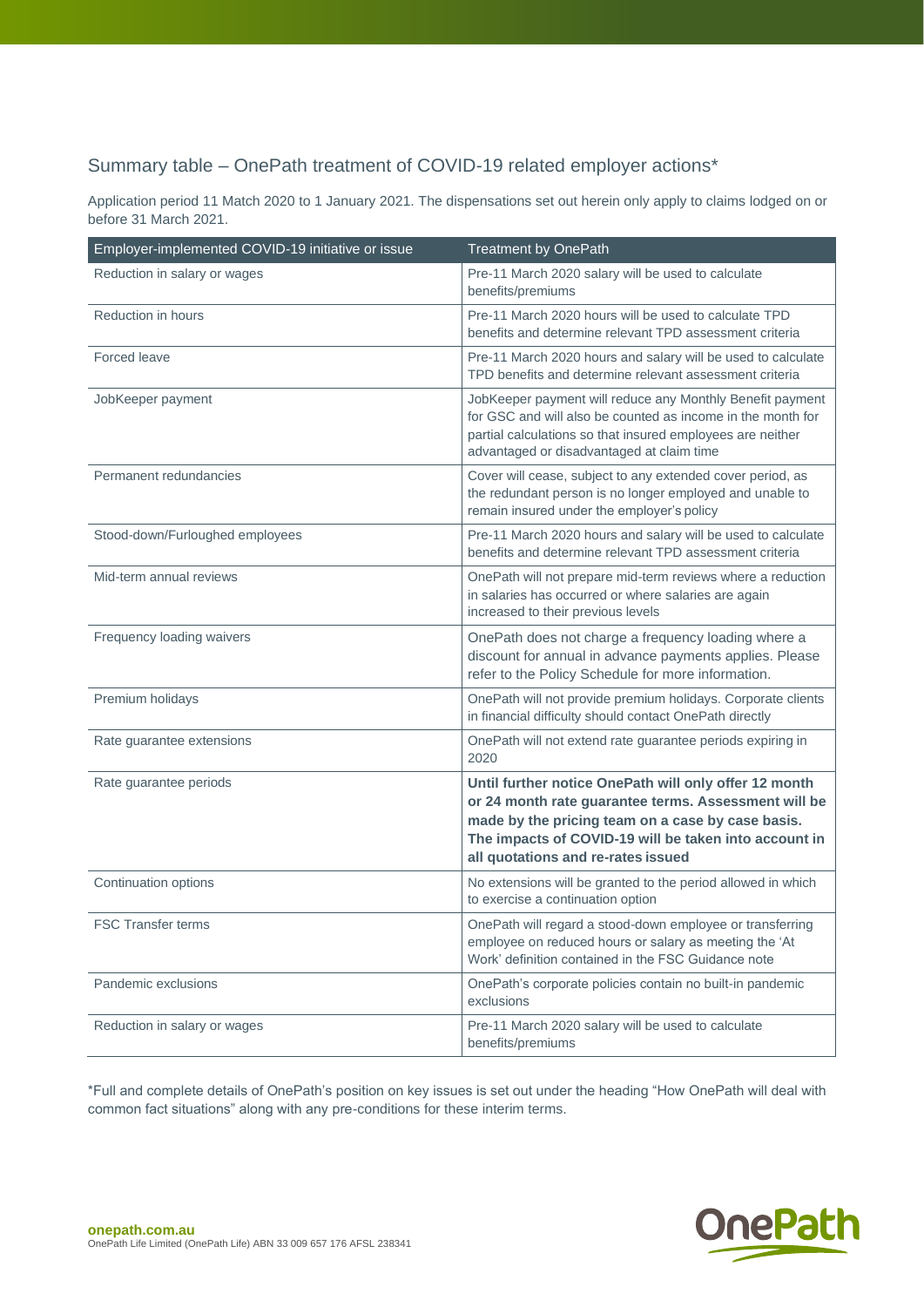# OnePath Life Limited Position Statement

## **Overview**

As a result of the Coronavirus ("COVID-19") crisis, many Australian businesses are temporarily placing their staff on reduced hours, reduced salaries, unpaid leave, and in some cases stand down (or furlough). In many instances, redundancies have also occurred. Many are under severe economic pressure.

This document communicates OnePath's position to support business through these challenging times. It also sets out how we will deal with employer-initiated COVID-19 related responses from a corporate group insurance perspective.

## **How do COVID-19 employer actions impact insurances held by policy holders?**

The scale and uniqueness of the COVID-19 event means we are all dealing with circumstances that have not been anticipated by group life and group salary continuance policies, or by the trust deed governing a superannuation fund that holds group policies.

In most scenarios, employer responses will be temporary and expected to be wound-back as the COVID-19 restrictions are lifted. However, many of these responses have resulted in insured employees either:

- no longer physically working; or
- working for reduced salaries or no salary at all.

We recognise that a strict application of the policy terms may result in insured employees being disadvantaged due to circumstances beyond their control and we want to ensure that OnePath's coverage responds to the majority of changes brought about by an employer's COVID-19 responses.

## **Situational Examples**

Unintended outcomes could arise from a strict interpretation of group life and salary continuance contract terms due to the novelty of COVID-19 and the Commonwealth Government's JobKeeper Payment scheme:

- A 'stood down' or 'furloughed' employee who has not been working for some time may not be entitled to a GSC benefit because they are not actually working any hours per week. Or, their Monthly Benefit may be calculated using a period when the insured employee received reduced income or no income at all.
- For TPD cover, a non-work based TPD definition such as an Activities of Daily Living test may apply because an insured employee does not meet a minimum hours' requirement.
- An insured employee receiving a Monthly Benefit as well as benefiting from JobKeeper payments may receive more than they earned while working, incentivising them to not return to available work.

The goal of our COVID-19 response is to ensure that no insured person is either advantaged or disadvantaged from how they would have been treated prior to the COVID-19 pandemic.

The following statements apply to OnePath's 'Brindabella Series' corporate group life and group salary continuance insurance contracts. OnePath will provide specific guidance to Industry Fund and Master Trust policy holders with tailored insurance contracts on an individual basis and will seek to apply the core principles set out in this document.

**Special Cases** - This positions statement is designed to inform our partners of OnePath's general approach to COVID-19 related issues. It will be applied without the need for a formal response. In a very small number of cases, OnePath can review client-specific requests based on an individual circumstances.

## **What if a policy holder does not want this position to apply?**

OnePath will apply this approach unless we are requested not to do so by a policy holder (or their authorised intermediary).

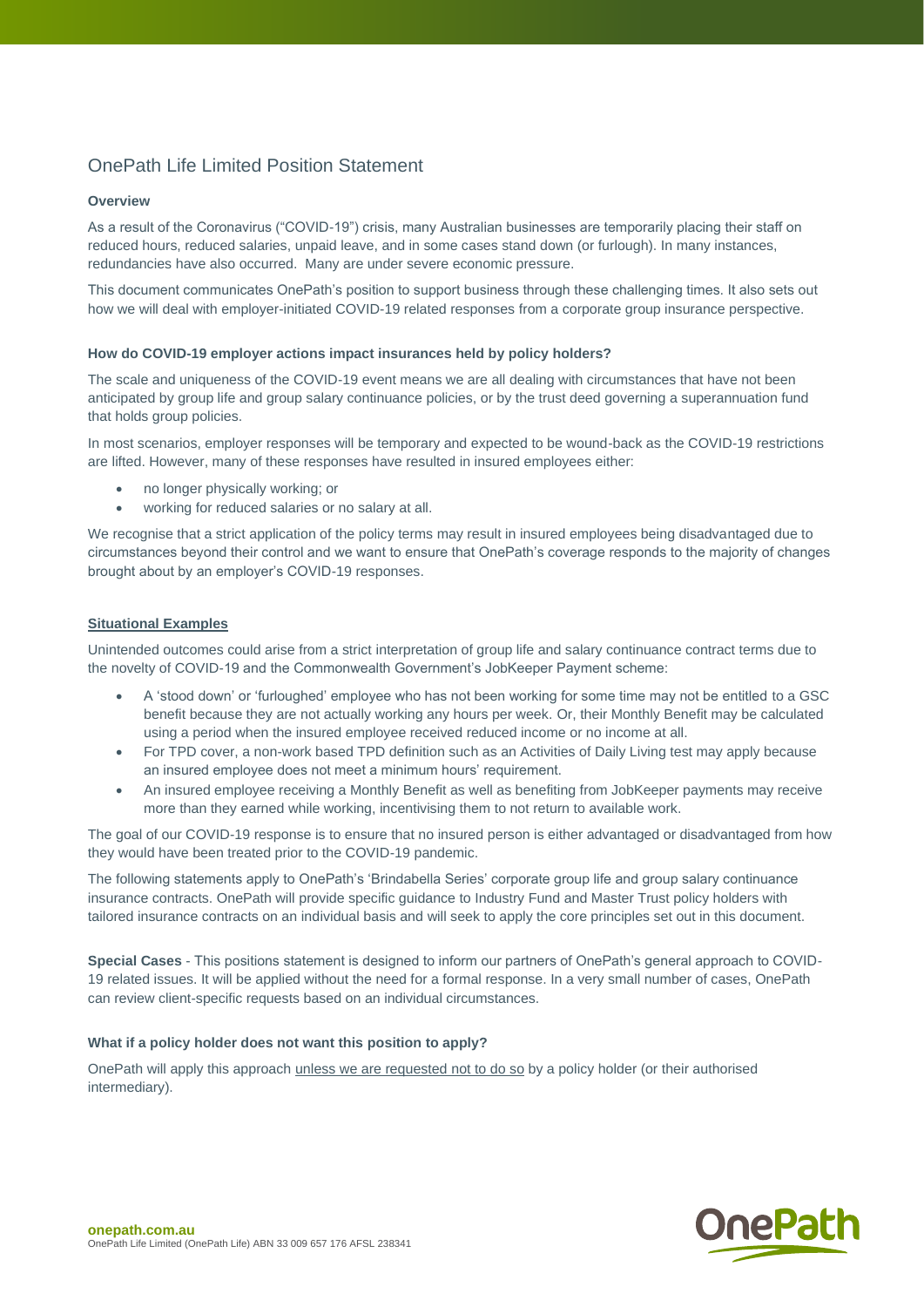## **Period of application - Important Note**

As COVID-19 is a rapidly changing situation, these concessions are being made on a temporary basis only. At this stage, we will provide them in respect of any employer-instituted COVID-19-related employment changes implemented between between **11 March 2020 and 1 January 2021**. The dispensations set out herein will only apply to claims lodged up to and including 31 March 2021 and 1 January 2021.

OnePath is closely monitoring the development of the pandemic and will review its position based on available facts and data as they emerge and may change its approach at any time without giving you prior notice.

The concessions in this document will apply in respect of each insured employee from the date on which the employer implemented any COVID-19 changes to their work practices until the earlier of midnight on 1 January 2021 or any prior cessation of the employer's COVID-19- variations to the employee's employment basis (unless we agree in writing to extend the period of concession).

#### **Policy owner choices**

A policy owner can either:

- 1. Confirm in writing to OnePath that it agrees to entitlements arising between 11 March 2020 and 1 January 2021 being modified using the approach outlined in this document, including that OnePath offsets JobKeeper payments (as explained below) against benefits otherwise payable for an insured person;
- 2. Advise OnePath that it would prefer entitlements arising between 11 March 2020 and 1 January 2021 to be calculated strictly according to the policy terms. In those cases, OnePath fully reserves its rights to recover any overpaid amounts at any time, including by offsetting them against any payment due in respect of that or any other insured person; Or
- 3. Do nothing and receive each part of any entitlement arising between 11 March 2020 and 1 January 2021 that exceeds their entitlement calculated under the strict terms of the policy, on the understanding that the policy owner is not entitled to retain that amount.

**Do we have to advise in writing that this extension to OnePath's dispensations is accepted?** If you accepted Option 3 above, no. If you wish to elect option 1 or 2 above, or to vary how you would like your insurances treated, you should confirm to OnePath in writing.

**Under option 3, OnePath will not claim such repayments from policy owners who do not object to entitlements arising between 11 March 2020 and 1 January 2021 being modified using the approach outlined in this document, including where OnePath offsets JobKeeper payments (as explained below) against benefits otherwise payable for an insured person.**

A policy owner can also request us to:

- enable a premium saving and only provide ongoing benefits on the basis of a reduced salary or benefit level or other post-11 March 2020 employer response to COVID-19: or
- modify terms of coverage to clarify that JobKeeper payments reduce the Monthly Benefit.

In all cases, OnePath will only pay a benefit for an eligible claimant using the insured amount for which a premium has been paid.

#### **No Endorsement required**

You do not need to do anything under Option 3 to receive OnePath's concessions in this document other than continue to pay premiums on the pre 11 March 2020 basis - Option 3 will apply without the need for a policy endorsement.

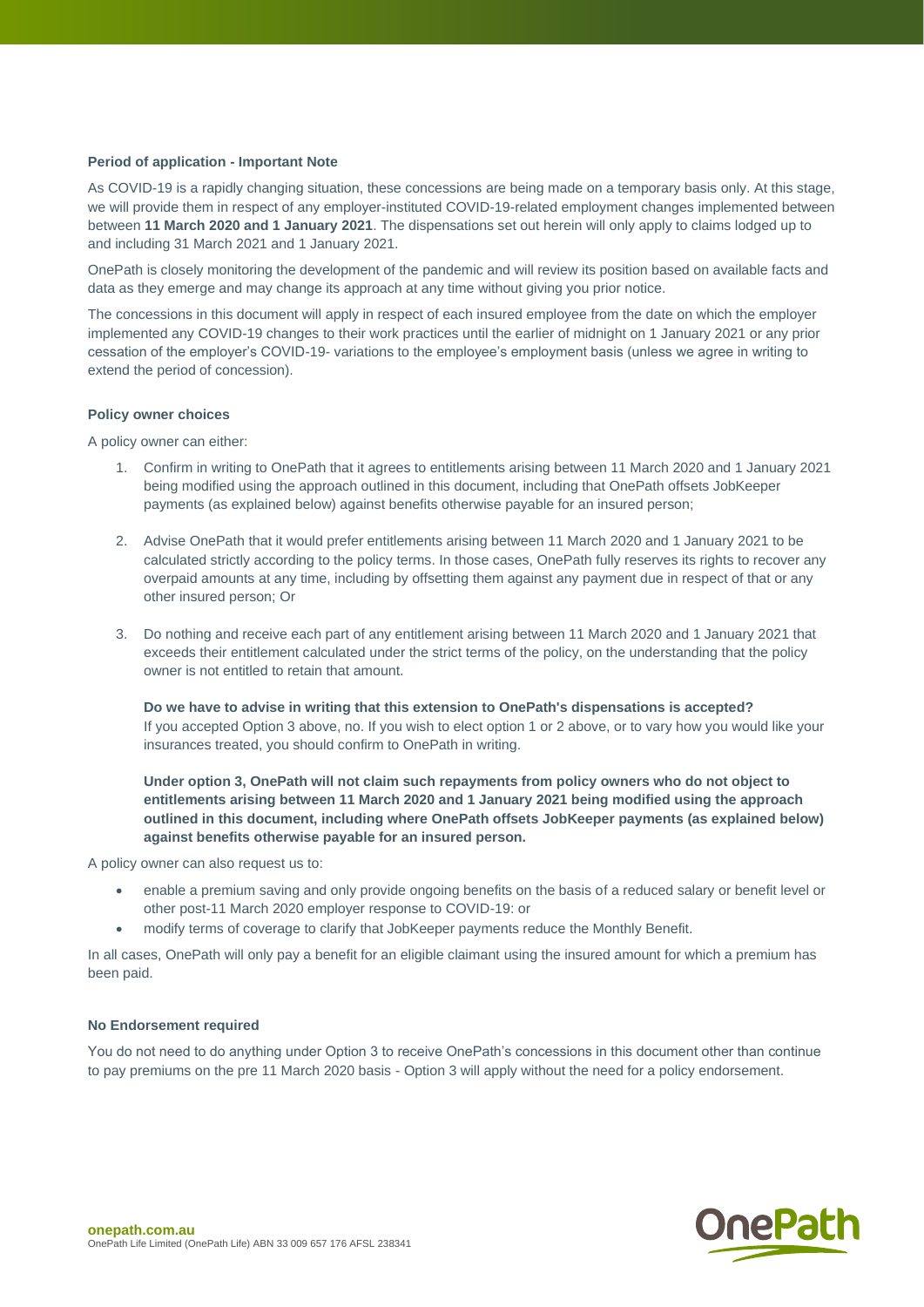# How OnePath will deal with common fact situations

Below we have provided full details of the situations summarised in the 'Summary table – OnePath treatment of COVID-19 related employer actions'.

## **Temporary pay reduction, temporary reduction in hours, temporary unpaid Leave or reductions in salary due to Coronavirus**

Death, Terminal Illness, TPD and GSC benefits of affected insured employees will be calculated on pre-11 March 2020 details for the period from 11 March 2020 up to and including 1 January 2021 where:

- premium continues to be paid based on the pre-11 March 2020 details; and
- the insured employee is temporarily affected by a pay reduction, hours reduction or unpaid leave that applies to all employees or a group of employees or business principals on the same basis.

This means we will determine the sum insured or the Monthly Benefit using the pre-11 March 2020 salary and hours usually received/performed by the insured employee on the day prior to 11 March 2020.

A temporary pay reduction (including reductions related to forced leave), will be treated as 'leave' for the purposes of the policy, with cover continuing on the basis of the salary/benefit/hours worked prior to the commencement date of the leave.

### **Where a policy holder elects to base benefits and premiums on reduced levels**

Policy holders may instead elect to base benefit calculations on an employee's reduced salary or wages. A proportional premium will apply based on actual salary to be paid. For example, an enforced 6-week period of unpaid leave is the equivalent of a 11.5% reduction in annual salary, so benefits and premiums would use an insured salary level based on 88.5% of pre-11 March 2020 annual salary.

When salaries are restored because COVID-19 induced changes in remuneration or leave practices are no longer necessary, OnePath will not require members to be underwritten to restore benefits to their pre-11 March 2020 salary level if the change:

- applies to all employees or a group of employees on the same basis (for example where a plan has two categories, Partners and Staff, changes must be applied in respect of the entire category of insured persons – i.e. in this example for all Partners, all Staff, or all Staff and Partners)
- is not in respect of individual insured employees only for example where one employee suffers an illness or injury entitling them to claim.

*Policyowners must notify OnePath* where they wish their policy to operate in this manner, as calculations will continue to be calculated on the salary and benefit level last advised (note any claim arising before then will continue to be determined based on the full salary/sum insured last advised to us and for which a premium has been paid).

## JobKeeper Payment offset

JobKeeper payments are received by employees as salary and wages, and typically other payments made in replacement of income should reduce the amount of the Monthly Benefit payable under most GSC policies. They will also count as income paid during the month in respect of the Partial Disability benefit.

OnePath's intention is that JobKeeper payments be offset as by only indemnifying the insured employee for the balance of their loss up to the Monthly Benefit amount, they are not advantaged as a result of the COVID-19 crisis or disincentived from returning to available work.

The position for the Specific Injury Benefit, Early Cash Benefit and Trauma Recovery Benefit (if these options apply) is somewhat complex and we will consider ancillary benefits on a case by case basis.

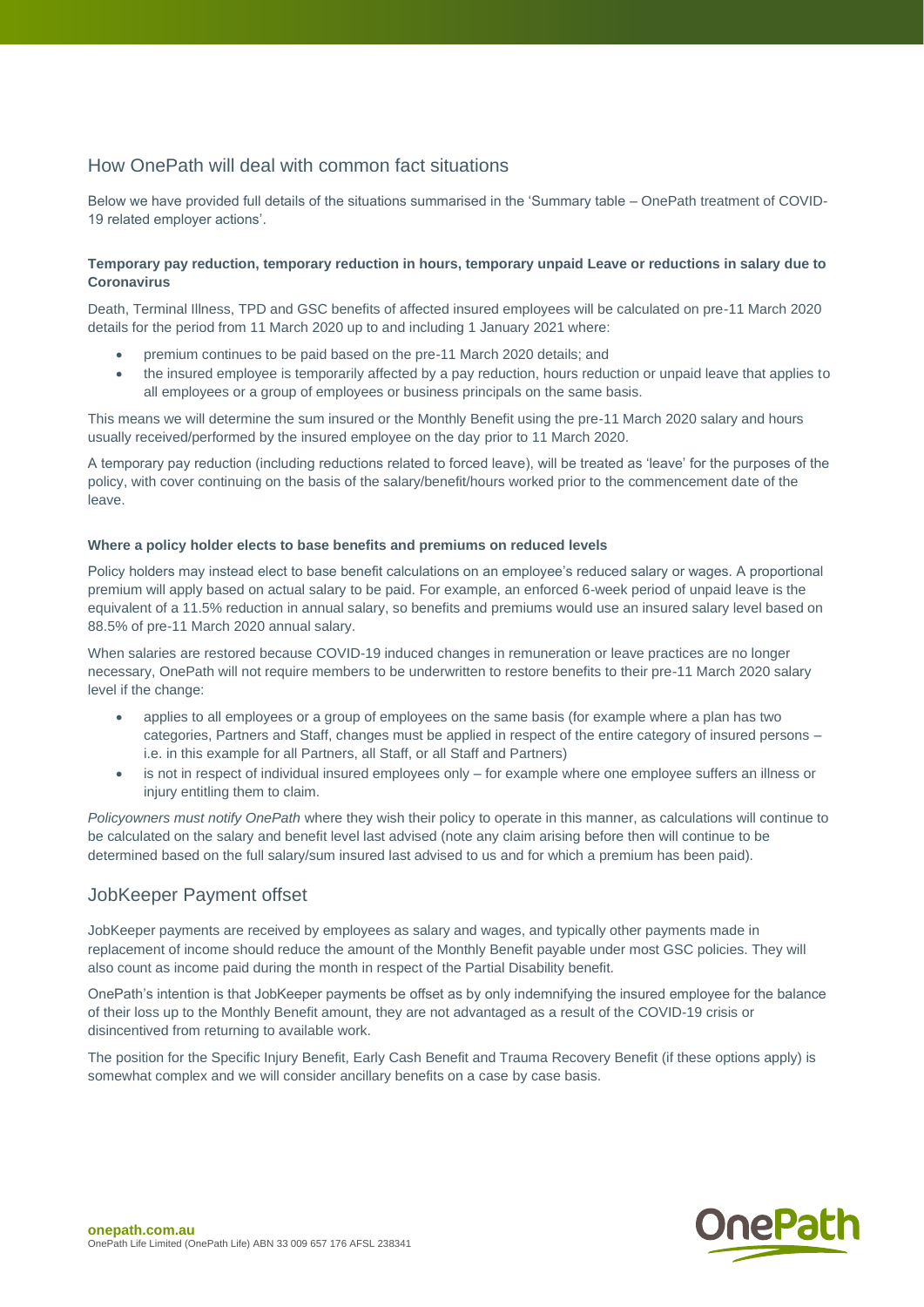Under a number of OnePath GSC policies, JobKeeper amounts can be considered an "other payment' under the offset provision, thus allowing for a reduction of the amount payable such that the insured employee would not receive more than 75% (or other replacement ratio set out in the policy contract) of their pre-disability salary. Under others, a reduction of the benefit may not be permitted as the payment must be made in respect of the employee's injury or illness and JobKeeper payments would not meet that criteria.

Irrespective of whether OnePath's ability to offset JobKeeper is supported employer payments to a person who is Totally Disabled due to an illness or injury is not readily apparent under individual policies, OnePath nonetheless considers it appropriate to offset the JobKeeper payment - to not do so not would result in such a person being placed in a windfall position from receiving a combined Monthly Benefit and JobKeeper payment that exceeds the amount earned while working or the amount that they would receive under the GSC policy under normal circumstances (i.e. the relevant replacement ratio for their policy based on their pre-disability earnings).

Any outcome that could incentivise a claimant to not return to available work would be inconsistent with the role of insurance, which is to indemnify loss. The dispensations outlined in this document will result in OnePath paying benefits that are not required by the strict wording of its policy contracts. OnePath believes its corporate policy owners would appreciate OnePath's expectation that they would reciprocate with a similar level of flexibility in relation to OnePath offsetting JobKeeper supported employer payments from Monthly Benefits in cases where there may be uncertainty about whether that is strictly permitted by the terms of the policy contract.

**Some policy owners may prefer to receive a strict application of their policy's provisions, and OnePath fully respects that preference. Those policyholders should note however that they are not entitled to receive or retain any amount above their entitlement calculated under the strict terms of the policy. In those cases, OnePath fully reserves its rights to recover those overpaid amounts at any time, including by offsetting them against any payment due in respect of any other insured employee.** However, OnePath will not claim such repayments from policy owners who do not object to entitlements arising between 11 March 2020 and 1 January 2021 being modified using the approach outlined in this document, including where OnePath offsets JobKeeper payments against benefits otherwise payable for an insured person.

## Permanent Redundancies and terminations of employment

Retrenched and terminated employees are no longer employees of the employer and are therefore not eligible for cover to continue. In cases where an employer has had to make permanent redundancies due to COVID-19, the extended cover provisions of the policy apply, but this period will not be extended. It is also important to note that significant changes in the insured membership may trigger an early rate review where permitted by the policy terms and conditions.

## TPD Assessments and Minimum Average Hour Requirements

### **Will the minimum hour/gainfully working requirements apply where an employee has been stood down and is not actively performing their usual or other duties but remains employed?**

Where an employee has been stood down, OnePath will allow cover to continue on the basis of the usual work hours of the insured employee immediately prior to 11 March 2020 - provided they remain an insured employee and covered by the policy.

This means that where an employee would otherwise not meet any minimum average hour or gainfully working requirement for the unlikely ever/unable ever/incapable of ever limb (as the actual policy requires) of the definition of

TPD to apply, we will regard their hours as the hours performed immediately prior to 11 March 2020.

In most cases, this will mean that assessment against the more stringent Activities of Daily Living or other non-working limbs of the TPD definition will not apply to that claimant.

This concession will apply only to claims with an event date during the period that the arrangements in this document apply (currently 11 March 2020 to 1 January 2021 the proposed date on which the FSC's TPD Claims initiative is also scheduled to conclude).

Where an employee has been terminated or retrenched and does not meet the minimum average hour requirements, or where they did not meet any minimum hour requirement prior to 11 March 2020, then the claim will be assessed based

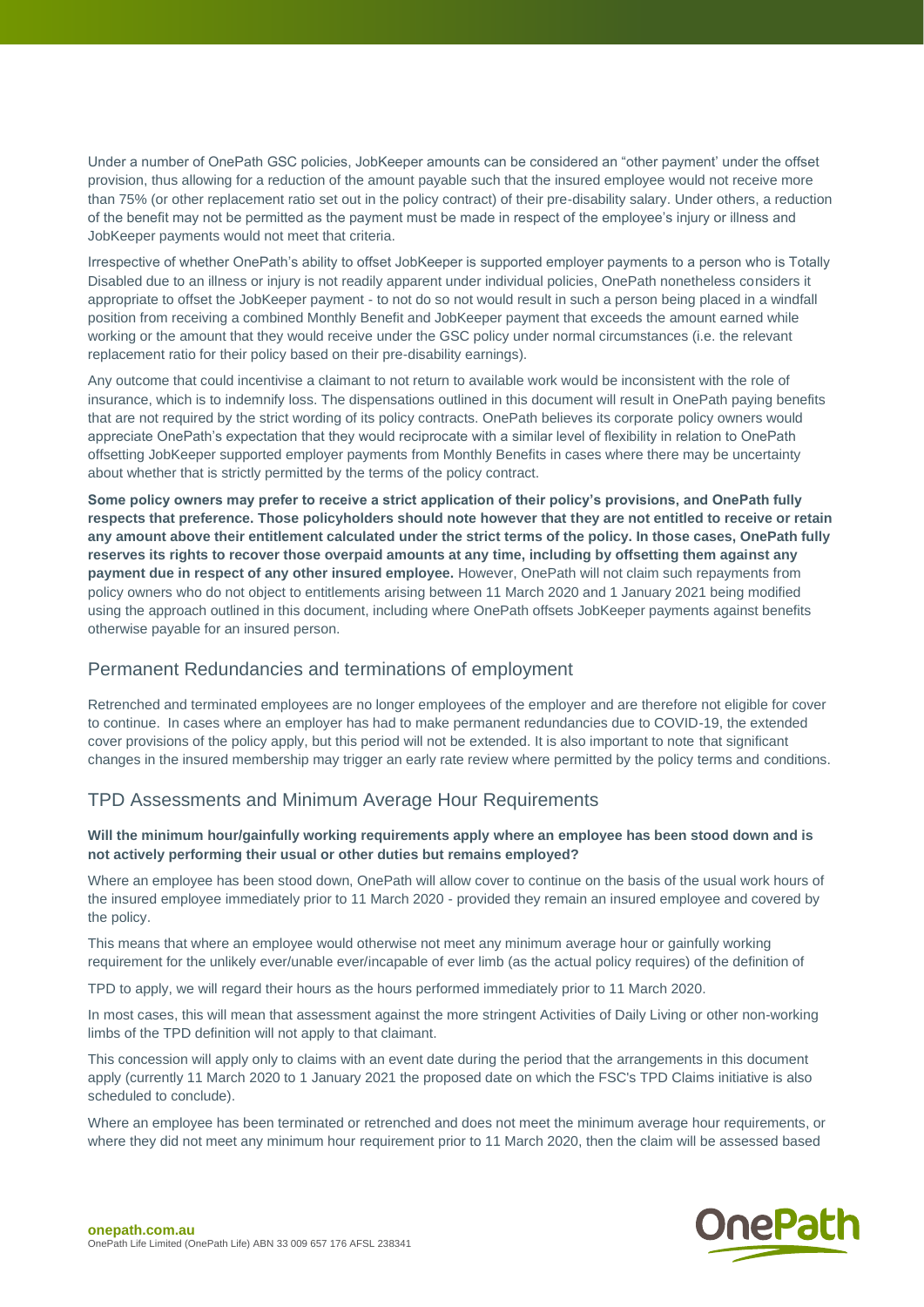on the terms of the policy where cover remains on-foot noting cover is generally contingent on remaining an employee of the employer policy owner.

# Where an employer has a wage-roll reduction, can a mid-period annual review be completed to realise the premium return?

No, OnePath will not perform a mid-term review. Similarly, where wages again increase on the other side of the pandemic, we will not perform a mid-year review at that stage either as we only complete Annual Reviews as part of our standard administration process so as to keep administration costs low.

# Frequency Loadings - Can we change annual premium frequency to monthly with no loading?

Clients are able to switch between monthly, quarterly, and annual premium payment frequency at any time. OnePath does not charge a frequency loading where a discount for annual in advance payments applies. Please refer to the Policy Schedule for more information.

The usual rule is that where a frequency other than annually in advance is chosen, the annually in advance payment discount will no longer apply. In the current environment, we will nonetheless consider payment frequency flexibility for policy owners who need to discuss their individual circumstances.

## Will OnePath offer a premium holiday, waive premiums, or extend credit terms?

No, OnePath is not able to offer blanket premium holidays or waivers of premium on group policies. The one exception is that waivers will continue for individual claimants who qualify for a premium waiver under our GSC contract terms.

Similarly, we are also unable to extend credit terms.

It is important that premiums continue to be paid on time to ensure continuity of the valuable cover and timely claim payments. Just as clients would expect claim payments to be made in a timely manner, so too does OnePath expect premiums to continue to be paid in a timely manner.

Employer policy holders in significant financial difficulty should contact OnePath directly to discuss their circumstances and options. For superannuation fund policy holders, financial difficulties should not arise as premiums for the majority of members are paid from member accounts with accumulation balances.

# Where a rate guarantee expiry occurs this year, can the current rates be extended by 12 months?

No, unfortunately we cannot offer to extend rate guarantee periods that have expired or will be expiring at some stage in 2020.

## Rate Guarantee Periods

Because the ultimate impacts of COVID-19 cannot be accurately quantified, for plans with rate guarantee expiry dates in 2020 **OnePath will only offer 12 month or 24 month rate guarantee terms. Assessment will be made by the pricing team on a case by case basis. The impacts of COVID-19 will be taken into account in all quotations and re-rates issued.** OnePath's pricing for new quotations and re-rates will take into account the expected impacts of COVID-19.

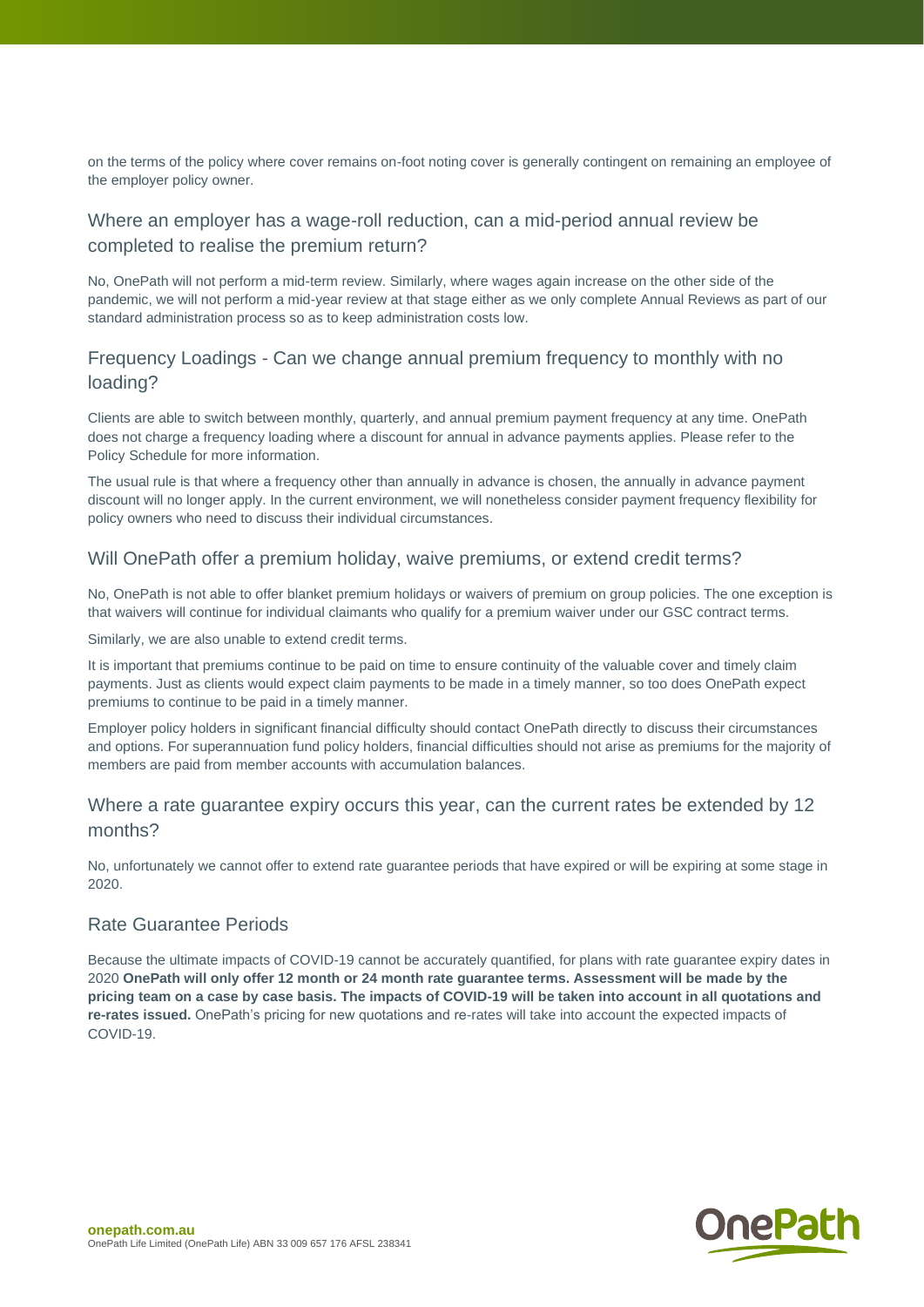# Continuation Options - can we extend the continuation option period or the Extended cover period?

Unfortunately not – all continuations options must be exercised on the terms of the policy and the relevant time limits, which we believe to be reasonable.

The option will lapse where a person who was previously insured under a GSC policy is not able to find alternate employment or meet the stipulated requirements in order to exercise it.

# FSC Transfer Terms

OnePath will treat a transferring member temporarily stood down (and still remaining employed and/or a member of the fund) on the Transfer Date as meeting the 'At Work' definition in FSC Guidance Note 11 as a transferring member who is temporarily stood down remains employed. Their absence from the workplace (or their reduced hours resulting from a COVID-19 response) will not characterise them as being 'not at work' where they are capable of working and not absent as a result of illness or injury.

We will also not treat an employee's receipt of payments from an employer representing JobKeeper support, as an 'income support benefit from any source' under the FSC Guidance Note i.e. receipt of the JobKeeper payment will not prevent transfer of cover because a strict interpretation of FSC Transfer Terms may infer that receipt of the JobKeeper payment would mean that the member would be classified as 'Not At Work' under FSC Transfer Terms. Upon transfer of cover under the FSC Guidance Note, we will not regard receipt of the JobKeeper payment as an 'income support payment' for the purposes of FSC Transfer Terms and so members will transfer with full cover (provided they are capable of working and are not absent due to illness or injury).

OnePath will apply this interpretation as both an incoming or outgoing insurer for transfers occurring during the period that this dispensation is effective.

# No Pandemic Exclusions

Lastly OnePath Group Life & Group Salary Continuance policies have no pandemic exclusions as standard exclusions. As such, the pandemic classification of the COVID-19 virus does not impact the normal cover of Group Life & GSC policies. Provided a claimant meets the policy terms and conditions to be a valid claim, contraction of COVID-19 will not be relevant.

OnePath does however reserve the right to impose restrictions on any voluntary increase applications assessed by our underwriters in accordance with our normal underwriting practices.

## Can we opt out of the Dispensations in this Document?

Yes, to opt out is option 2 set out on page 4 above. Please advise us in writing if you wish to do this as soon as possible to ensure benefit entitlements are calculated in line with your preferences.

# Consider Your need for Advice

Policy owners should be aware that OnePath's COVID-19 approach set out in this document could result in insured employees not being placed in a windfall position from receiving a combined Monthly Benefit and JobKeeper payment that exceeds the amount earned while working or the amount that would otherwise be payable had the employer's COVID-19 changes not occurred. Not offsetting the JobKeeper payment could incentivise them to not return to available work.

Policy owners should also be aware that where they choose not to adopt OnePath's COVID-19 approach (set out in this document), that this could result in insured employees:

• potentially receiving a GSC benefit for their entire benefit period (in some cases, 'to age 65' where this is the benefit period under their policy) based on an amount less than what the insured employee's pre-11 March